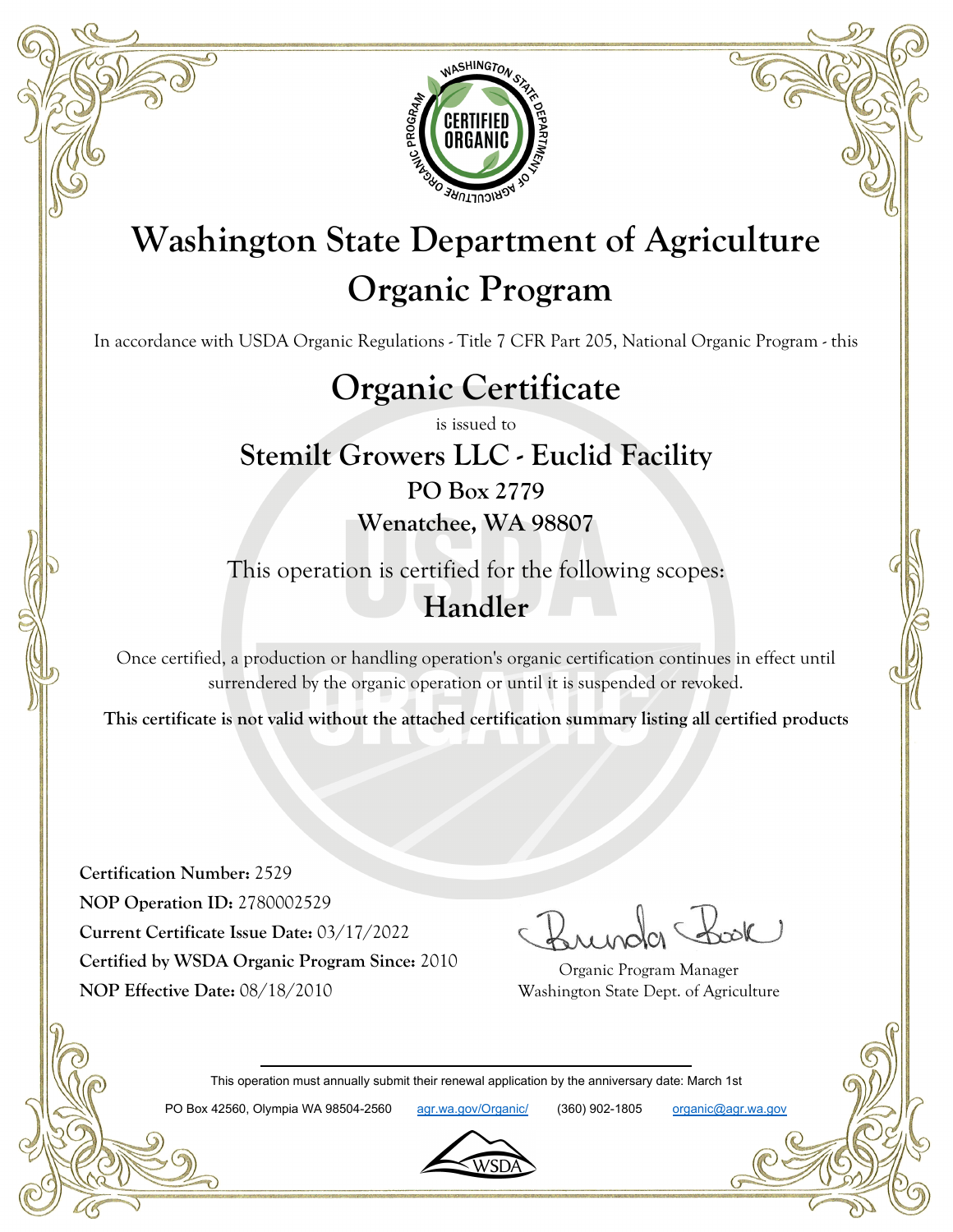

# **Organic Certification Summary**

### **Stemilt Growers LLC - Euclid Facility**

**Certification Number:** 2529 **Current Certificate Issue Date:** 03/17/2022

Handler

#### **Facilities**

| Physical Location | 2809 Euclid Avenue  |
|-------------------|---------------------|
|                   | Wenatchee, WA 98801 |

#### **Organic Products Compliance**

### **Fruit** Apples Ambrosia NOP, US/CAN Equivalency Auvil Fuji **NOP, US/CAN Equivalency** Braeburn NOP, US/CAN Equivalency Cosmic Crisp NOP, US/CAN Equivalency Fuji NOP, US/CAN Equivalency Gala Gala NOP, US/CAN Equivalency Golden Delicious NOP, US/CAN Equivalency Golden Supreme NOP, US/CAN Equivalency Granny Smith NOP, US/CAN Equivalency Honeycrisp NOP, US/CAN Equivalency Jonagold NOP, US/CAN Equivalency McIntosh NOP, US/CAN Equivalency Minnieska NOP, US/CAN Equivalency Pinata NOP, US/CAN Equivalency Pink Lady NOP, US/CAN Equivalency Rave NOP, US/CAN Equivalency Red Delicious NOP, US/CAN Equivalency SweeTango NOP, US/CAN Equivalency

**The products listed above with NOP compliance are certified to USDA Organic Regulations 7 CFR Part 205. The products listed above with US/CAN Equivalency compliance have been certified in accordance with the terms of the US-Canada Organic Equivalency Arrangement.**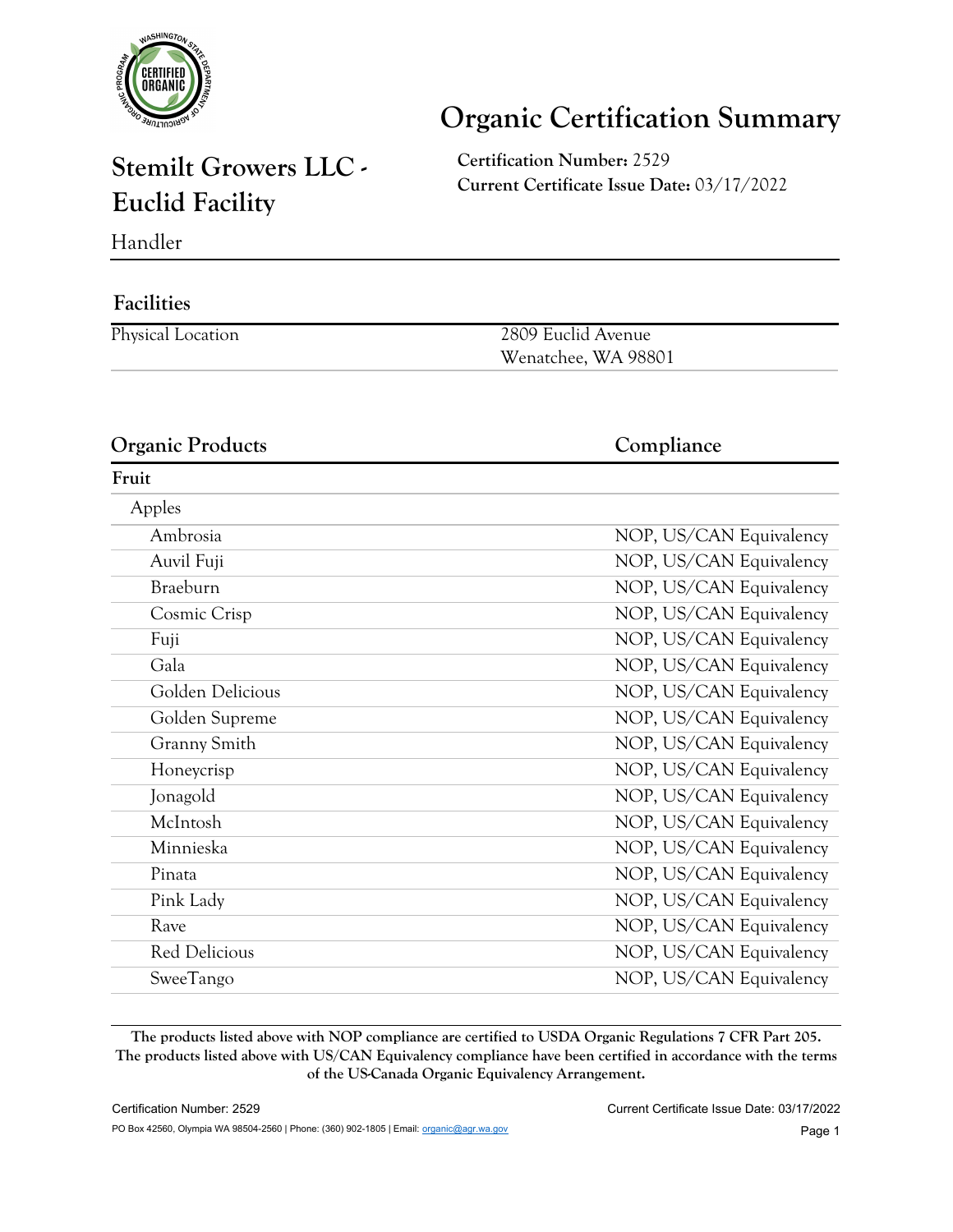

# **Organic Certification Summary**

### **Stemilt Growers LLC - Euclid Facility**

**Certification Number:** 2529 **Current Certificate Issue Date:** 03/17/2022

Handler

| Compliance              |
|-------------------------|
| NOP, US/CAN Equivalency |
|                         |
| NOP, US/CAN Equivalency |
| NOP, US/CAN Equivalency |
| NOP, US/CAN Equivalency |
| NOP, US/CAN Equivalency |
| NOP, US/CAN Equivalency |
| NOP, US/CAN Equivalency |
| NOP, US/CAN Equivalency |
| NOP, US/CAN Equivalency |
| NOP, US/CAN Equivalency |
| NOP, US/CAN Equivalency |
| NOP, US/CAN Equivalency |
| NOP, US/CAN Equivalency |
| NOP, US/CAN Equivalency |
| NOP, US/CAN Equivalency |
| NOP, US/CAN Equivalency |
|                         |
| NOP, US/CAN Equivalency |
| NOP, US/CAN Equivalency |
| NOP, US/CAN Equivalency |
| NOP, US/CAN Equivalency |
| NOP, US/CAN Equivalency |
| NOP, US/CAN Equivalency |
| NOP, US/CAN Equivalency |
| NOP, US/CAN Equivalency |
|                         |

**The products listed above with NOP compliance are certified to USDA Organic Regulations 7 CFR Part 205. The products listed above with US/CAN Equivalency compliance have been certified in accordance with the terms of the US-Canada Organic Equivalency Arrangement.**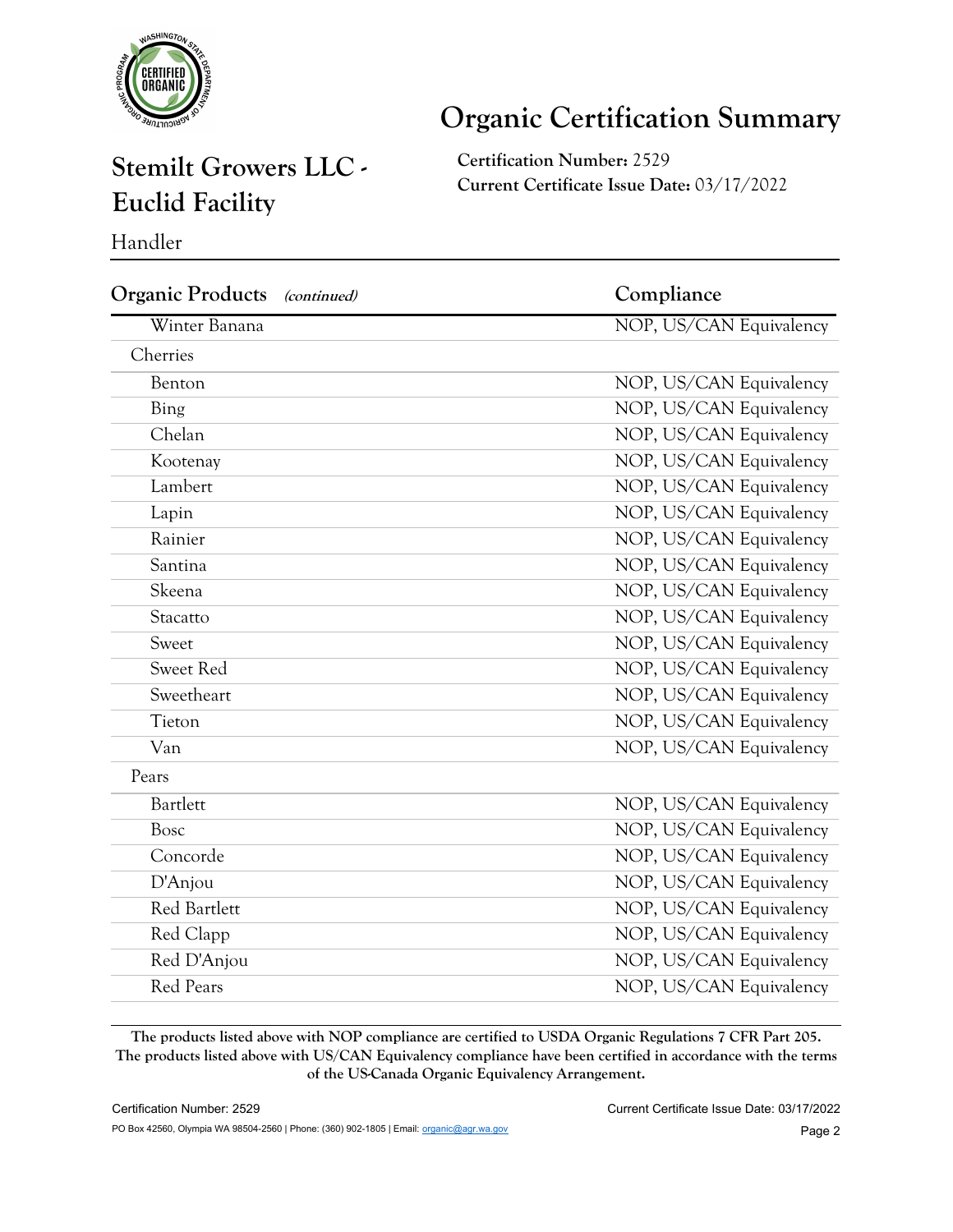

# **Organic Certification Summary**

## **Stemilt Growers LLC - Euclid Facility**

**Certification Number:** 2529 **Current Certificate Issue Date:** 03/17/2022

| Handler |  |
|---------|--|
|---------|--|

| <b>Organic Products</b> (continued) | Compliance              |
|-------------------------------------|-------------------------|
| Starkrimson                         | NOP, US/CAN Equivalency |
| Tosca                               | NOP, US/CAN Equivalency |
|                                     |                         |

**The products listed above with NOP compliance are certified to USDA Organic Regulations 7 CFR Part 205. The products listed above with US/CAN Equivalency compliance have been certified in accordance with the terms of the US-Canada Organic Equivalency Arrangement.**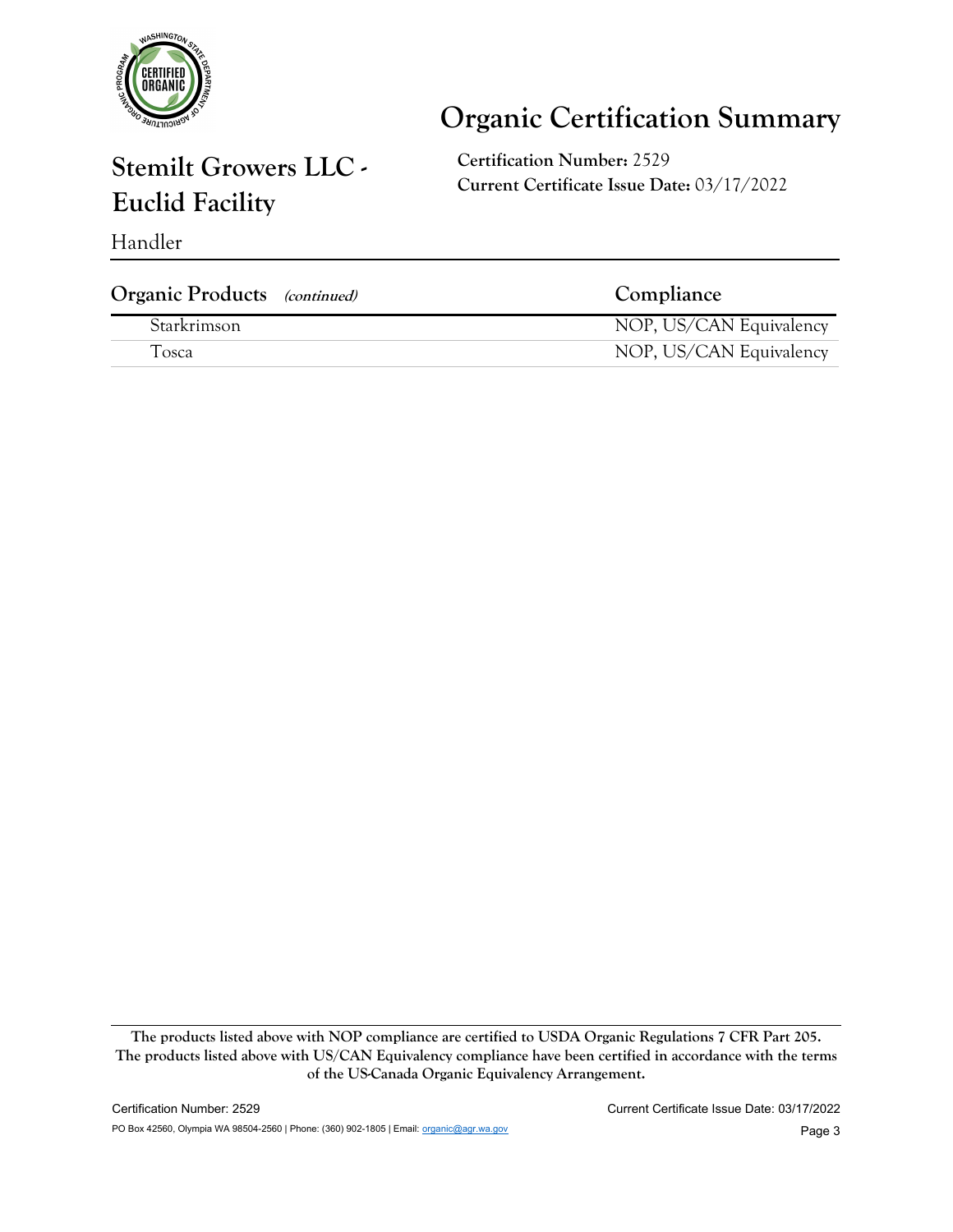

### **Stemilt Growers LLC - Euclid Facility**

**Certification Number:** 2529 **Current Certificate Issue Date:** 03/17/2022

Handler

#### **Artisan Organics Products**

#### **Organic Products**

| Fruit            |
|------------------|
| Apples           |
| Ambrosia         |
| Auvil Fuji       |
| Braeburn         |
| Fuji             |
| Gala             |
| Golden Delicious |
| Golden Supreme   |
| Granny Smith     |
| Honeycrisp       |
| Jonagold         |
| McIntosh         |
| Minnieska        |
| Pinata           |
| Pink Lady        |
| Rave             |
| Red Delicious    |
| SweeTango        |
| Winter Banana    |
| Cherries         |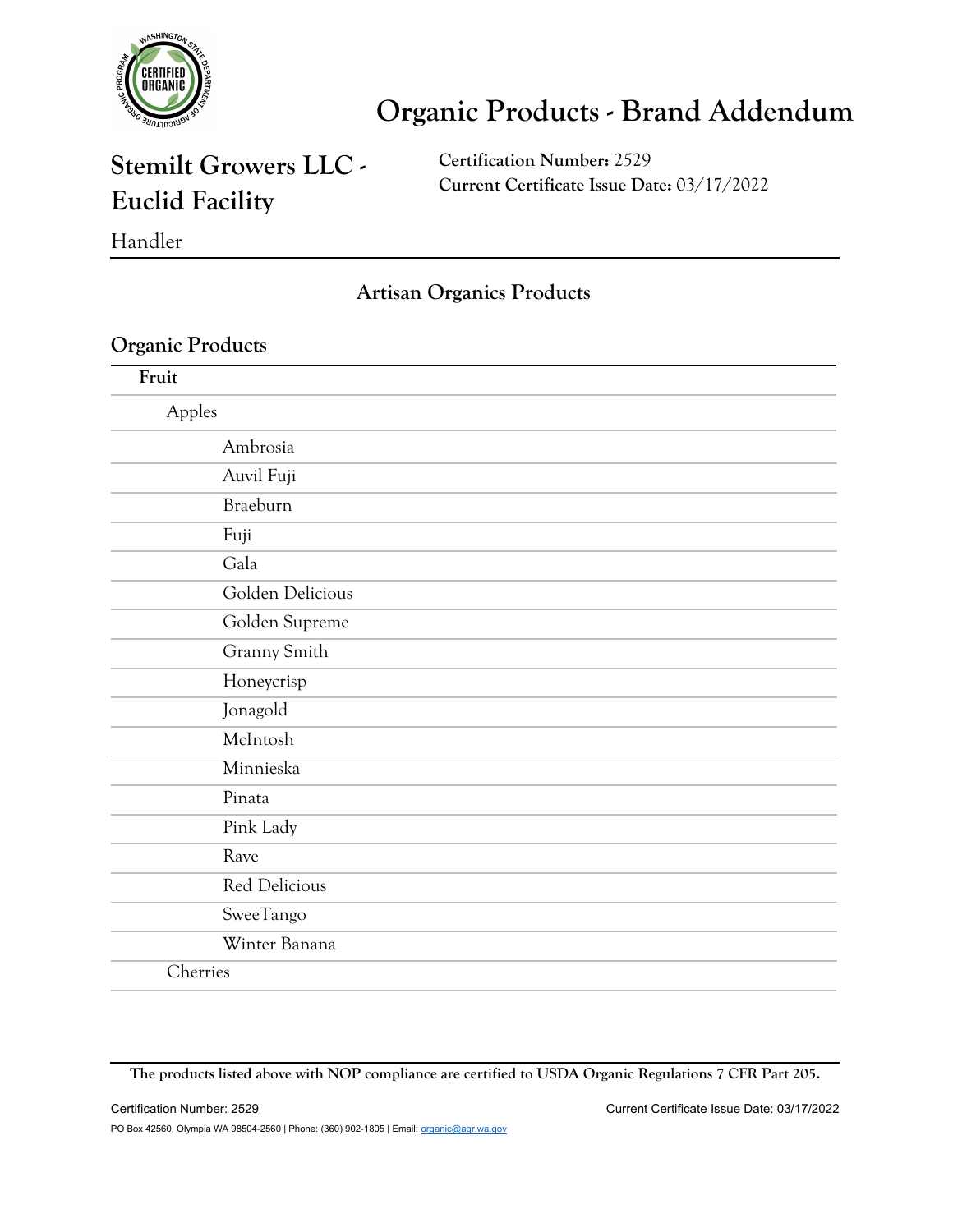

### **Stemilt Growers LLC - Euclid Facility**

**Certification Number:** 2529 **Current Certificate Issue Date:** 03/17/2022

Handler

#### **Artisan Organics Products**

|       | $\bigcup$ ganic i routicts ( <i>continuea</i> ) |
|-------|-------------------------------------------------|
|       | Benton                                          |
|       | Bing                                            |
|       | Chelan                                          |
|       | Kootenay                                        |
|       | Lambert                                         |
|       | Lapin                                           |
|       | Rainier                                         |
|       | Santina                                         |
|       | Skeena                                          |
|       | Stacatto                                        |
|       | Sweet                                           |
|       | Sweetheart                                      |
|       | Tieton                                          |
|       | Van                                             |
| Pears |                                                 |
|       | Bartlett                                        |
|       | Bosc                                            |
|       | Concorde                                        |
|       | D'Anjou                                         |
|       | Red Bartlett                                    |
|       | Red Clapp                                       |
|       | Red D'Anjou                                     |

**Organic Products (Continued)**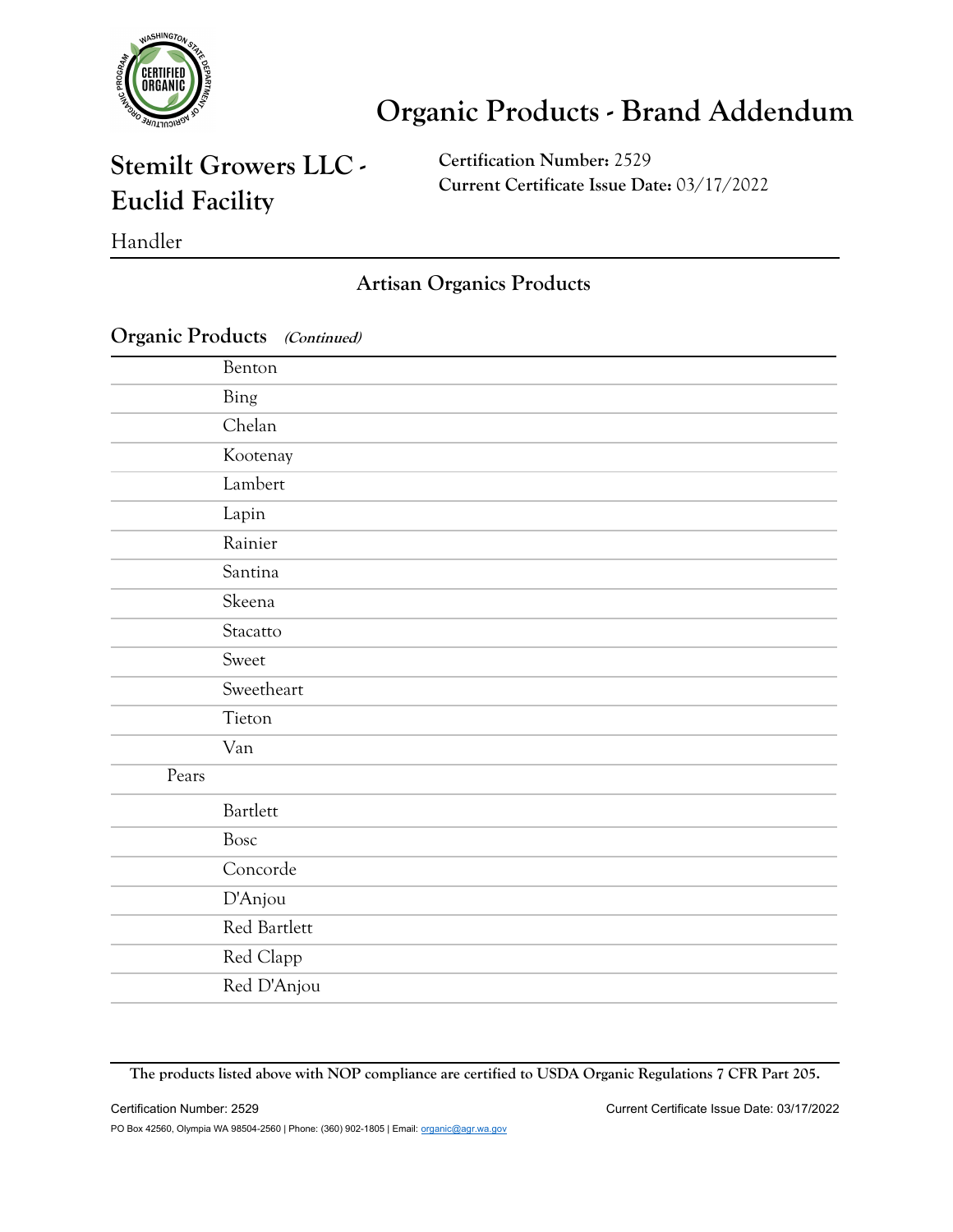

### **Stemilt Growers LLC - Euclid Facility**

**Certification Number:** 2529 **Current Certificate Issue Date:** 03/17/2022

Handler

**Artisan Organics Products**

**Organic Products (Continued)**

| $\star$ torkrim<br>son |  |  |
|------------------------|--|--|
| —<br>osca              |  |  |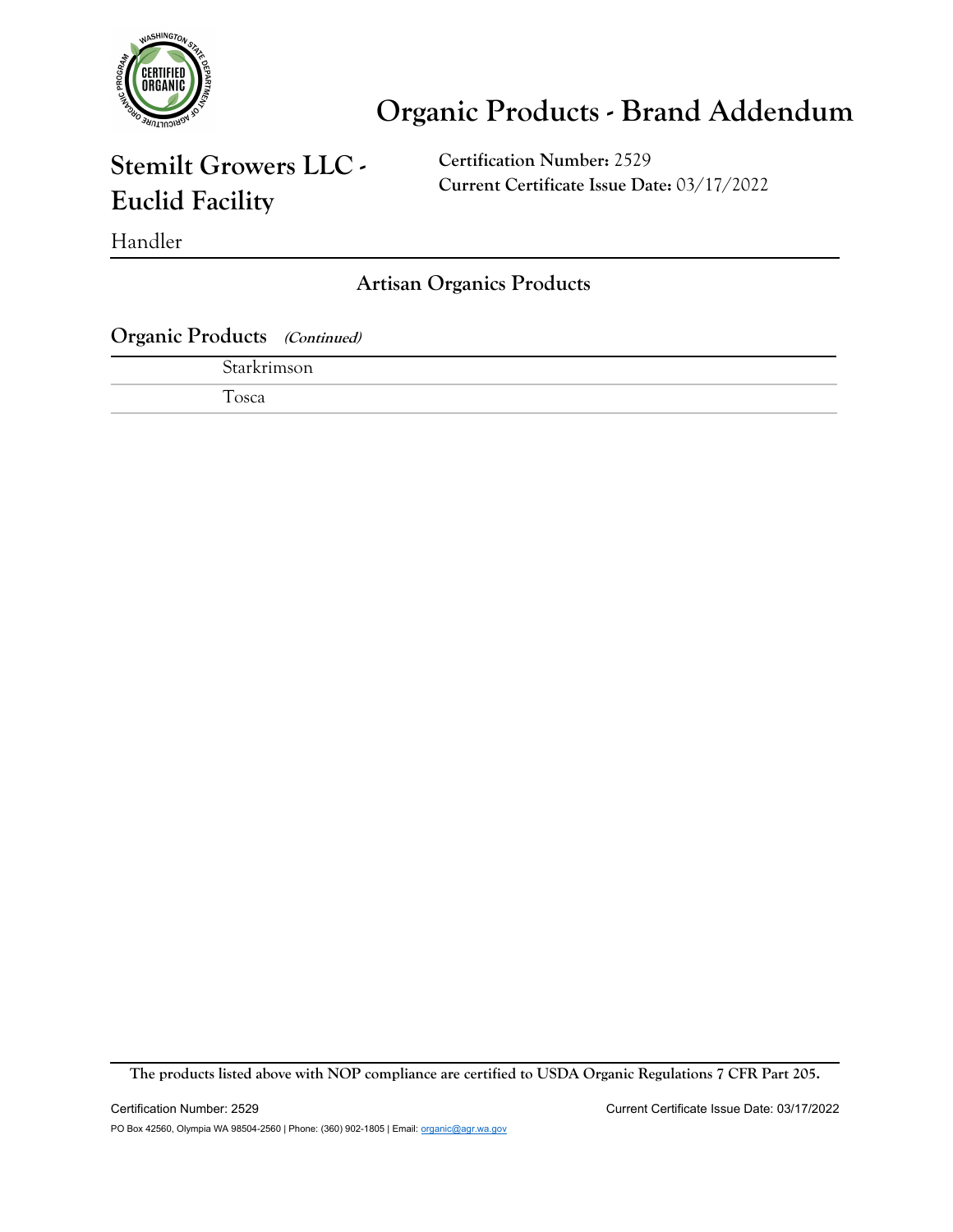

### **Stemilt Growers LLC - Euclid Facility**

**Certification Number:** 2529 **Current Certificate Issue Date:** 03/17/2022

Handler

**Good & Gather Products**

#### **Organic Products**

| Fruit  |              |
|--------|--------------|
| Apples |              |
|        | Fuji         |
|        | Gala         |
|        | Granny Smith |
|        | Honeycrisp   |
|        | Pink Lady    |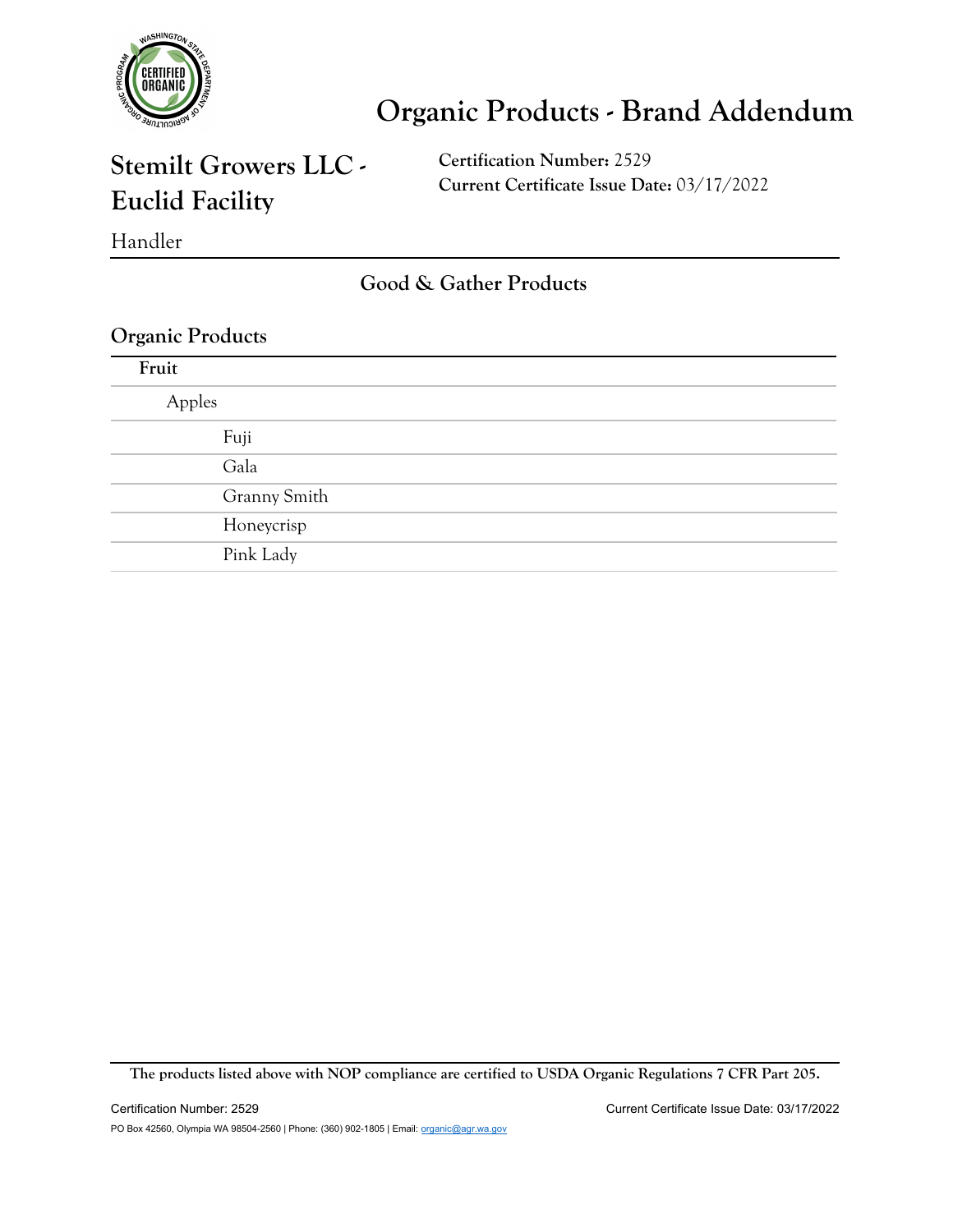

### **Stemilt Growers LLC - Euclid Facility**

**Certification Number:** 2529 **Current Certificate Issue Date:** 03/17/2022

Handler

**Lil Snappers Products**

#### **Organic Products**

| Fruit  |              |
|--------|--------------|
| Apples |              |
|        | Braeburn     |
|        | Fuji         |
|        | Gala         |
|        | Honeycrisp   |
|        | Pinata       |
|        | Pink Lady    |
| Pears  |              |
|        | Bartlett     |
|        | Bosc         |
|        | Concorde     |
|        | D'Anjou      |
|        | Red Bartlett |
|        | Red Clapp    |
|        | Red D'Anjou  |
|        | Red Pears    |
|        | Starkrimson  |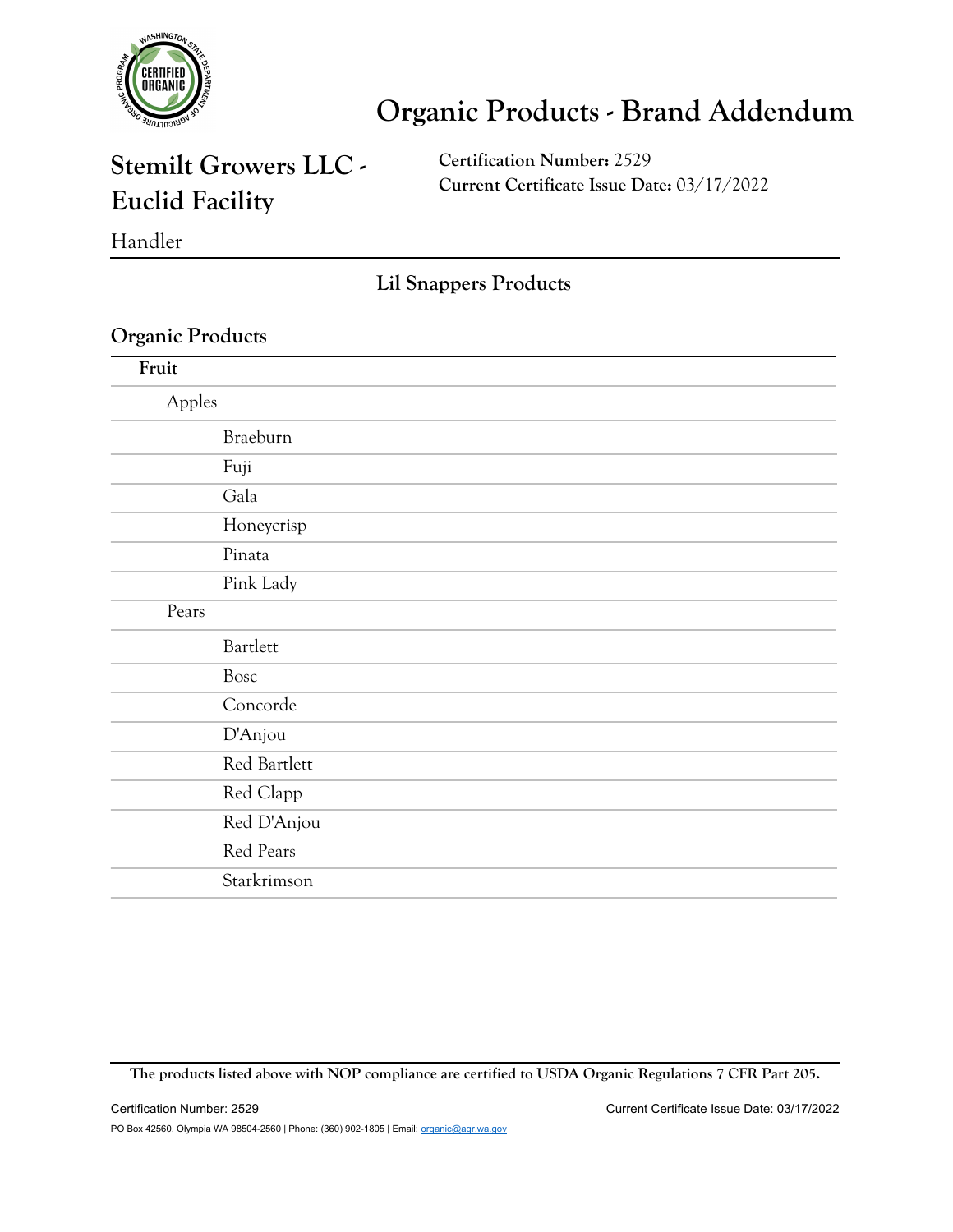

### **Stemilt Growers LLC - Euclid Facility**

**Certification Number:** 2529 **Current Certificate Issue Date:** 03/17/2022

Handler

**Market Basket Products**

#### **Organic Products**

| Fruit  |              |
|--------|--------------|
| Apples |              |
|        | Fuji         |
|        | Gala         |
|        | Granny Smith |
|        | Honeycrisp   |
|        | Pink Lady    |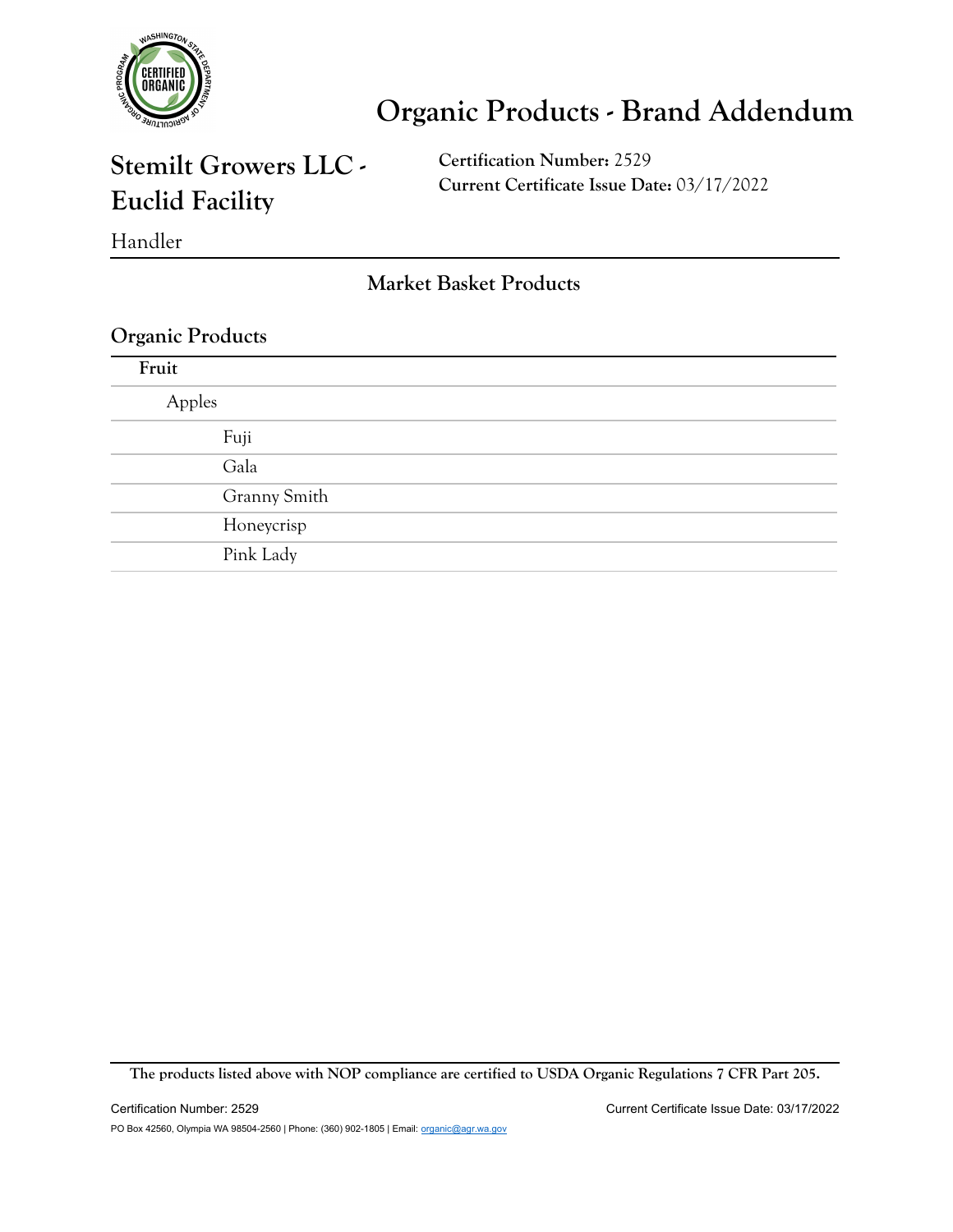

### **Stemilt Growers LLC - Euclid Facility**

**Certification Number:** 2529 **Current Certificate Issue Date:** 03/17/2022

Handler

**Marketside Products**

#### **Organic Products**

| Fruit  |               |
|--------|---------------|
| Apples |               |
|        | Fuji          |
|        | Gala          |
|        | Granny Smith  |
|        | Honeycrisp    |
|        | Pink Lady     |
|        | Red Delicious |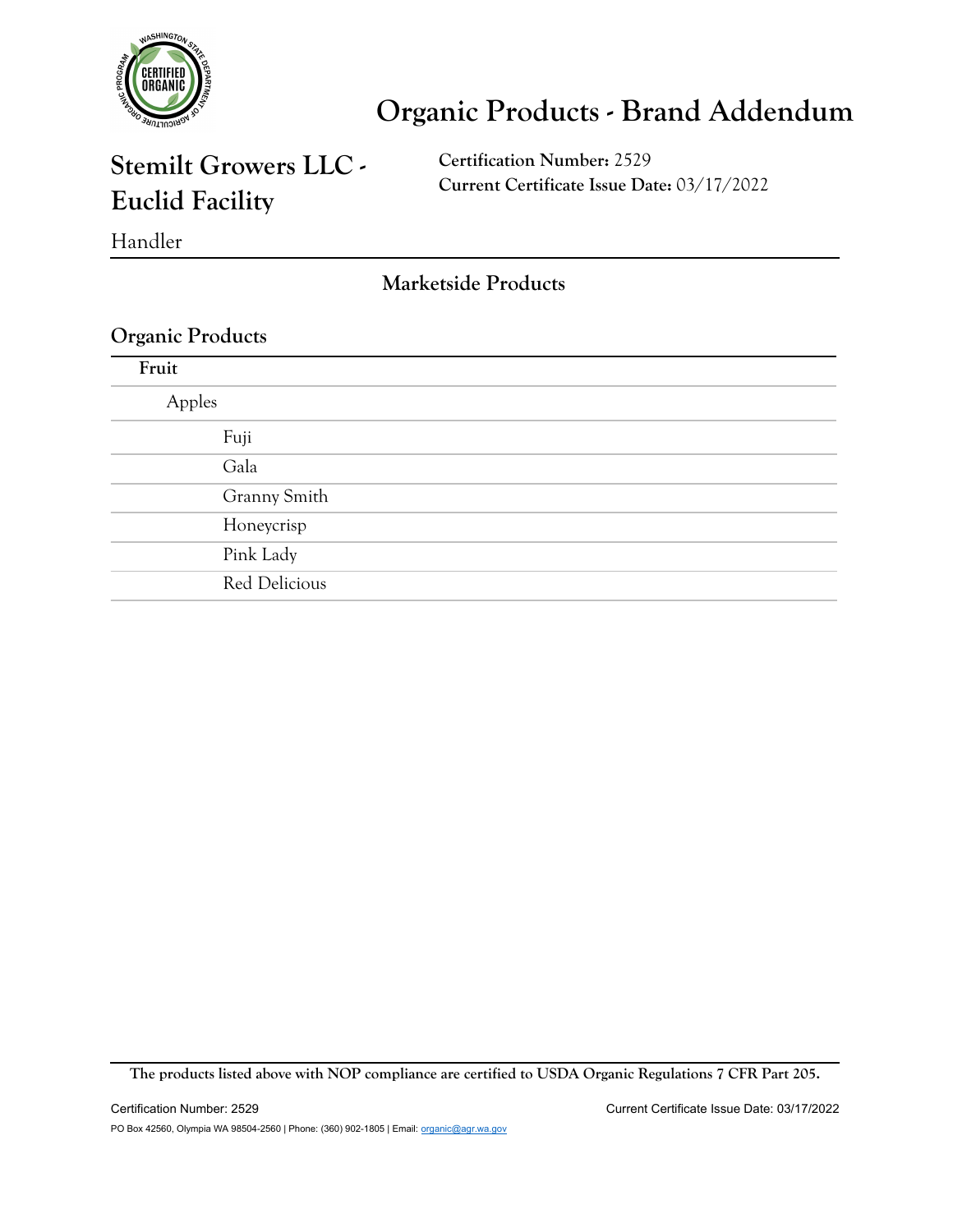

### **Stemilt Growers LLC - Euclid Facility**

**Certification Number:** 2529 **Current Certificate Issue Date:** 03/17/2022

Handler

#### **Nature's Promise Products**

#### **Organic Products**

| Fruit            |  |
|------------------|--|
| Apples           |  |
| Ambrosia         |  |
| Auvil Fuji       |  |
| Braeburn         |  |
| Fuji             |  |
| Gala             |  |
| Golden Delicious |  |
| Golden Supreme   |  |
| Granny Smith     |  |
| Honeycrisp       |  |
| Jonagold         |  |
| McIntosh         |  |
| Minnieska        |  |
| Pinata           |  |
| Pink Lady        |  |
| Rave             |  |
| Red Delicious    |  |
| SweeTango        |  |
| Winter Banana    |  |
| Cherries         |  |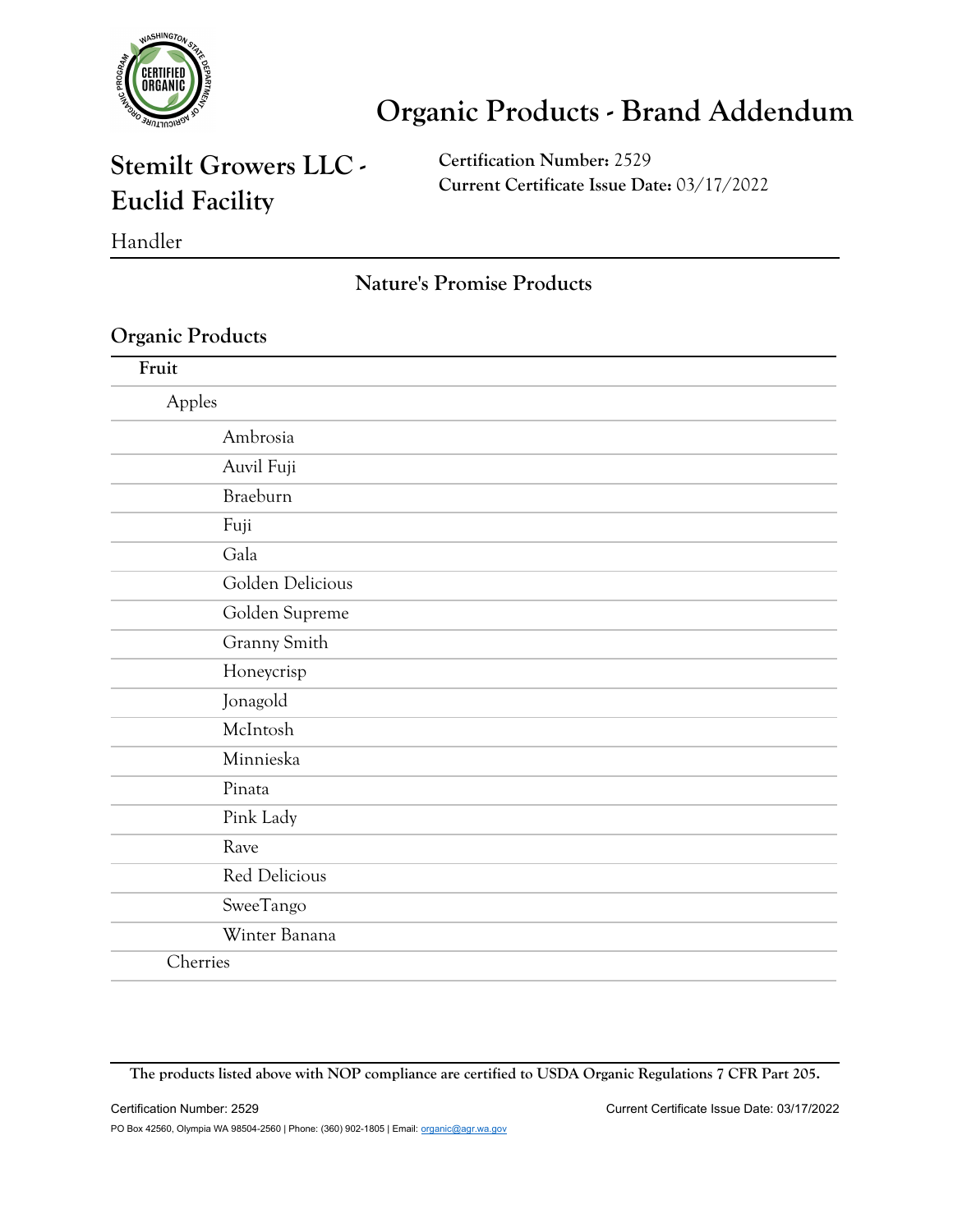

### **Stemilt Growers LLC - Euclid Facility**

**Certification Number:** 2529 **Current Certificate Issue Date:** 03/17/2022

Handler

**Nature's Promise Products**

|  | <b>Organic Products</b> (Continued) |  |
|--|-------------------------------------|--|
|--|-------------------------------------|--|

|       | Kootenay  |
|-------|-----------|
|       | Rainier   |
| Pears |           |
|       | Bartlett  |
|       | D'Anjou   |
|       | Red Clapp |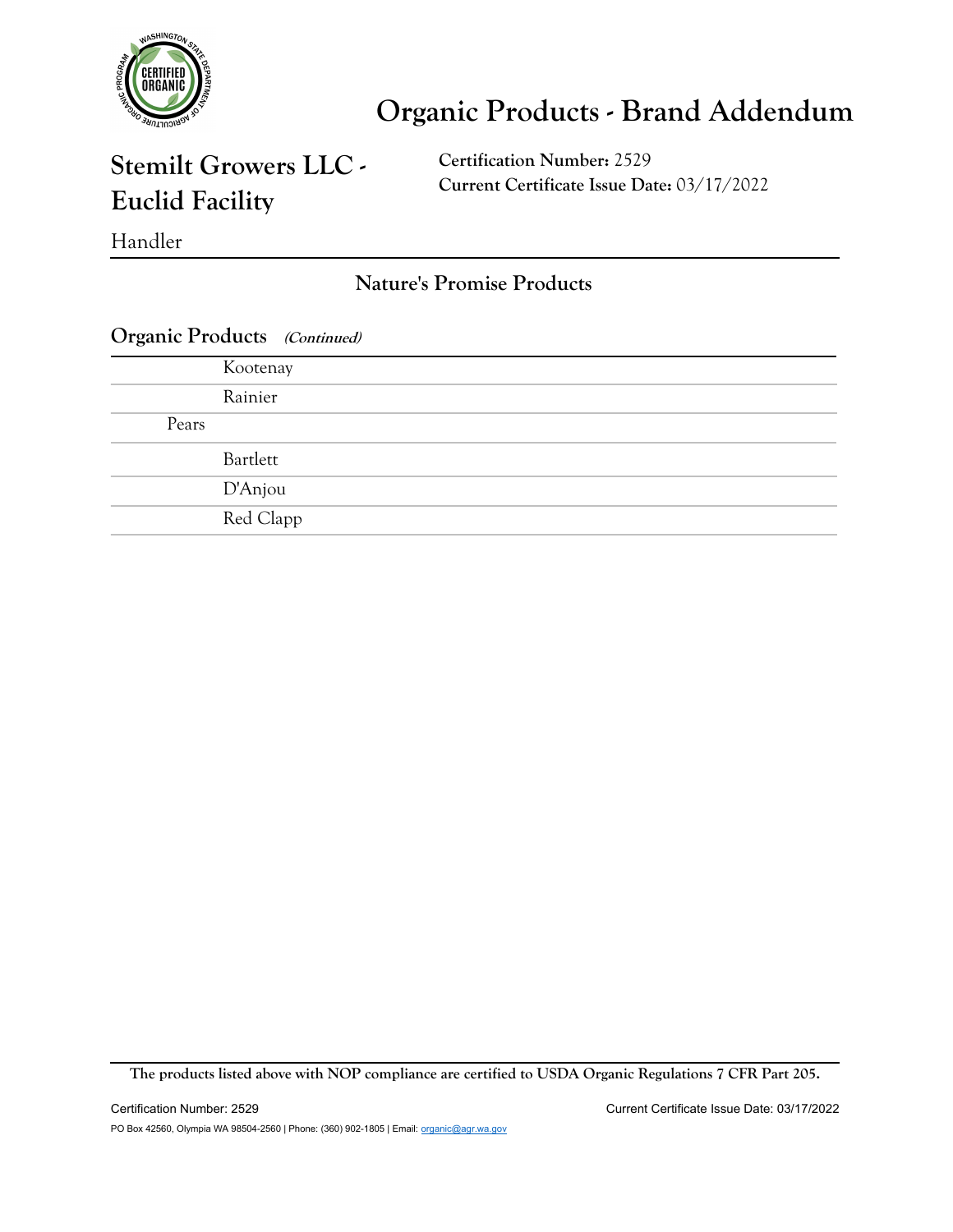

### **Stemilt Growers LLC - Euclid Facility**

**Certification Number:** 2529 **Current Certificate Issue Date:** 03/17/2022

Handler

**O Organics Products**

#### **Organic Products**

| Fruit            |  |
|------------------|--|
| Apples           |  |
| Ambrosia         |  |
| Auvil Fuji       |  |
| Braeburn         |  |
| Fuji             |  |
| Gala             |  |
| Golden Delicious |  |
| Golden Supreme   |  |
| Granny Smith     |  |
| Honeycrisp       |  |
| Jonagold         |  |
| McIntosh         |  |
| Minnieska        |  |
| Pinata           |  |
| Pink Lady        |  |
| Rave             |  |
| Red Delicious    |  |
| SweeTango        |  |
| Winter Banana    |  |
| Cherries         |  |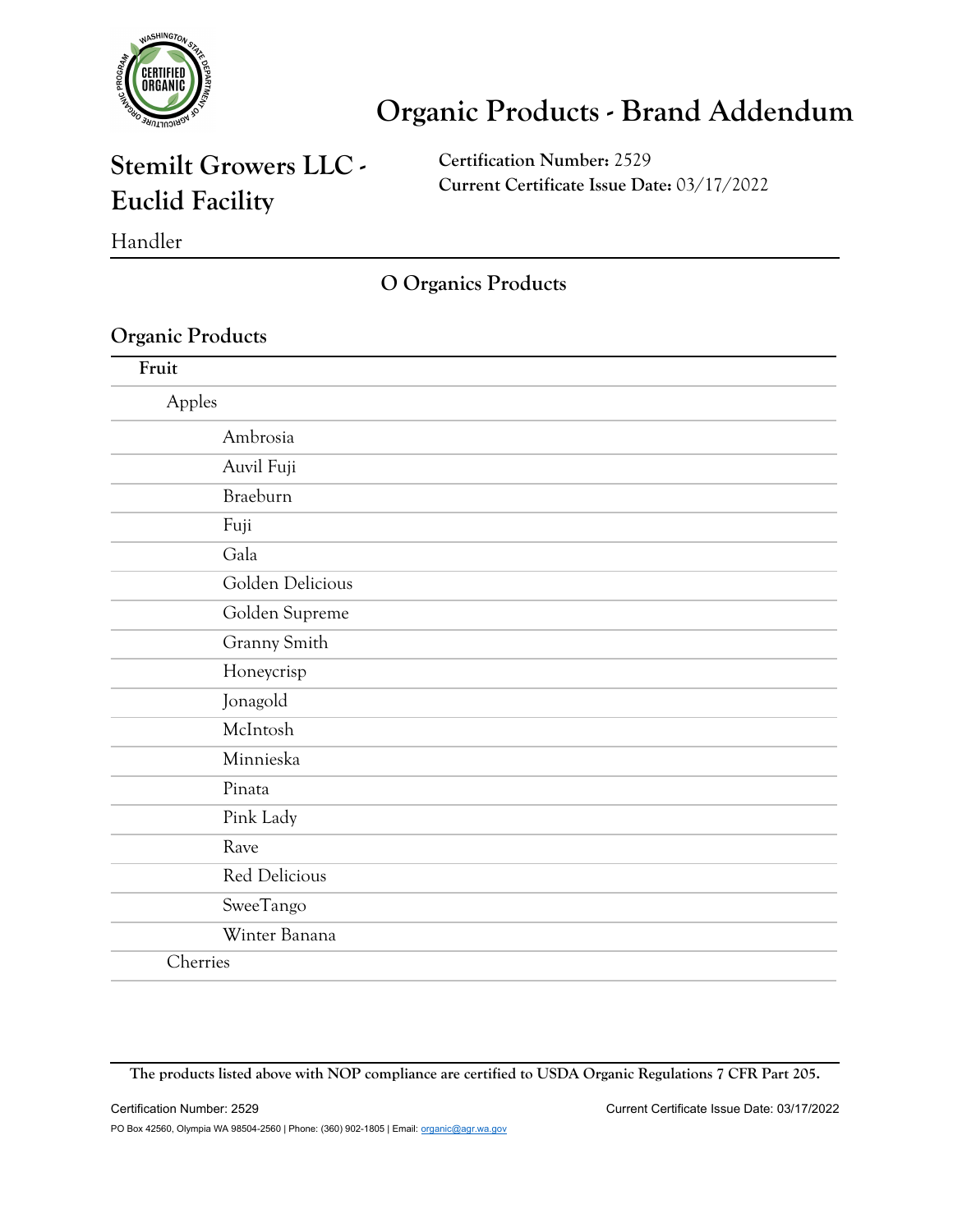

### **Stemilt Growers LLC - Euclid Facility**

**Certification Number:** 2529 **Current Certificate Issue Date:** 03/17/2022

Handler

### **O Organics Products**

| Organic Products (Continued) |  |
|------------------------------|--|
|------------------------------|--|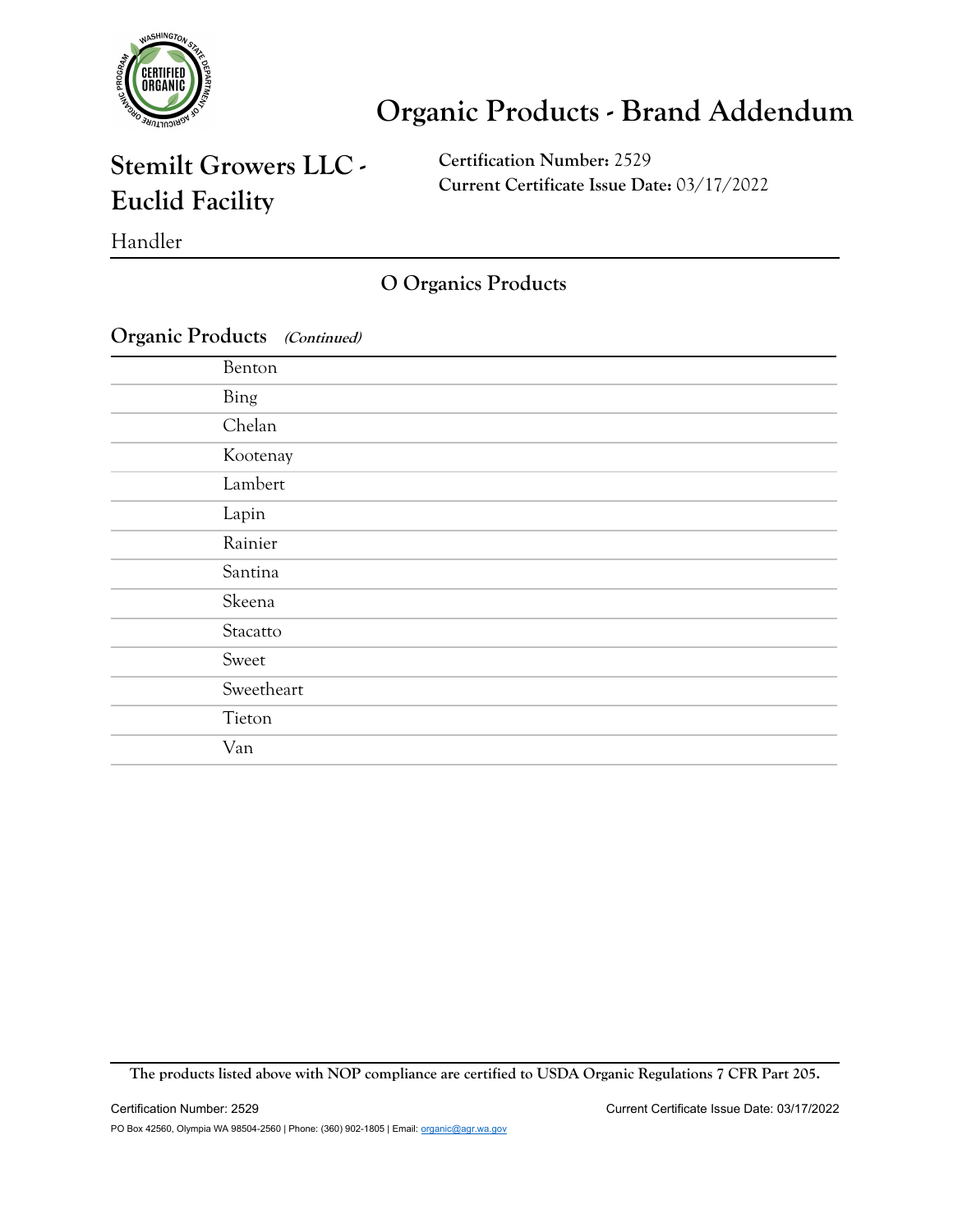

### **Stemilt Growers LLC - Euclid Facility**

**Certification Number:** 2529 **Current Certificate Issue Date:** 03/17/2022

Handler

#### **President's Choice Organics Products**

#### **Organic Products**

| Fruit    |                  |
|----------|------------------|
| Apples   |                  |
|          | Fuji             |
|          | Gala             |
|          | Golden Delicious |
|          | Granny Smith     |
|          | Honeycrisp       |
|          | Pinata           |
|          | Pink Lady        |
|          | Red Delicious    |
| Cherries |                  |
|          | Benton           |
|          | Bing             |
|          | Chelan           |
|          | Kootenay         |
|          | Lambert          |
|          | Lapin            |
|          | Rainier          |
|          | Santina          |
|          | Skeena           |
|          | Stacatto         |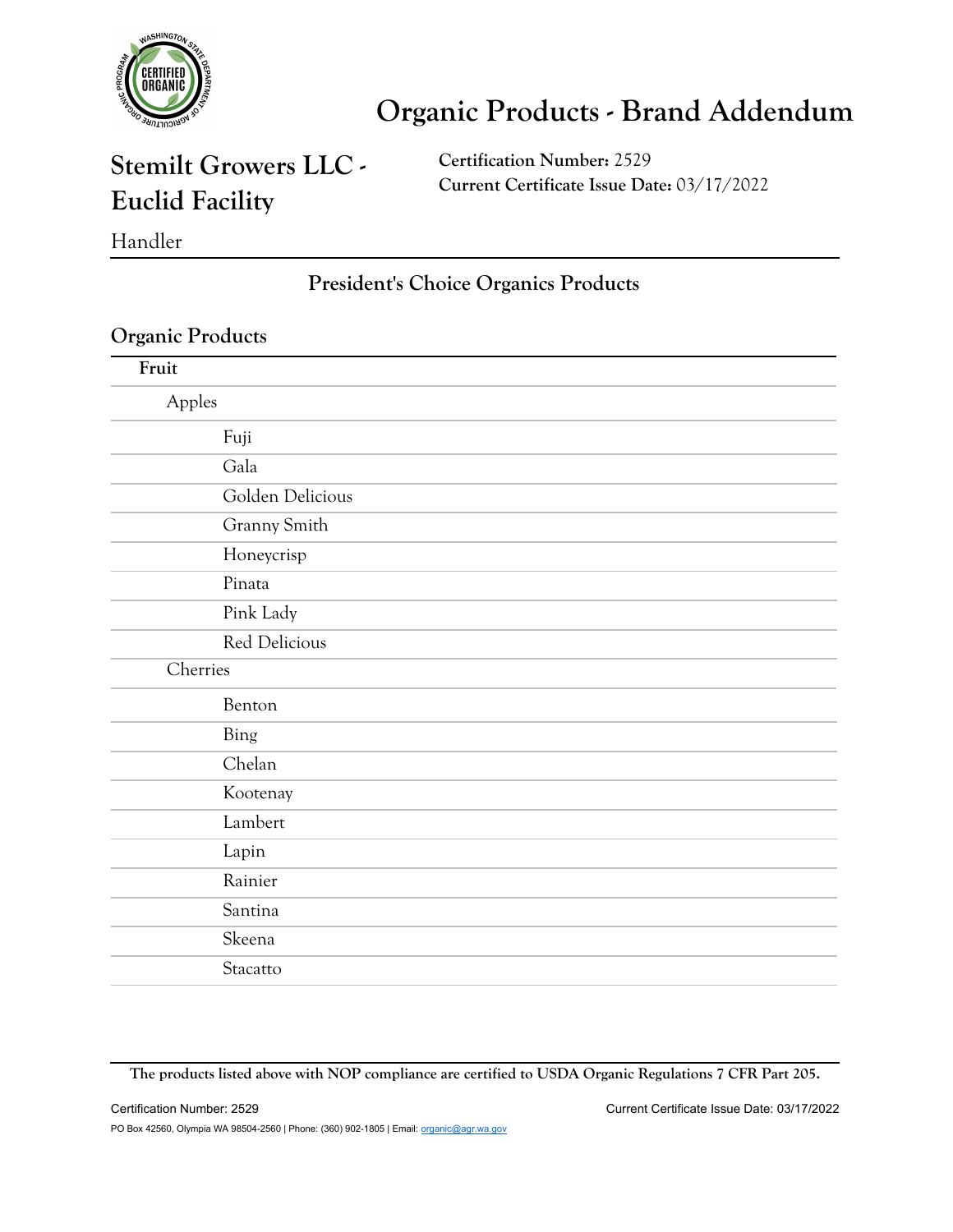

### **Stemilt Growers LLC - Euclid Facility**

**Certification Number:** 2529 **Current Certificate Issue Date:** 03/17/2022

Handler

### **President's Choice Organics Products**

|       | Sweet       |
|-------|-------------|
|       | Sweetheart  |
|       | Tieton      |
|       | Van         |
| Pears |             |
|       | Bartlett    |
|       | Bosc        |
|       | Concorde    |
|       | D'Anjou     |
|       | Red Clapp   |
|       | Red D'Anjou |
|       | Starkrimson |
|       | Tosca       |

#### **Organic Products (Continued)**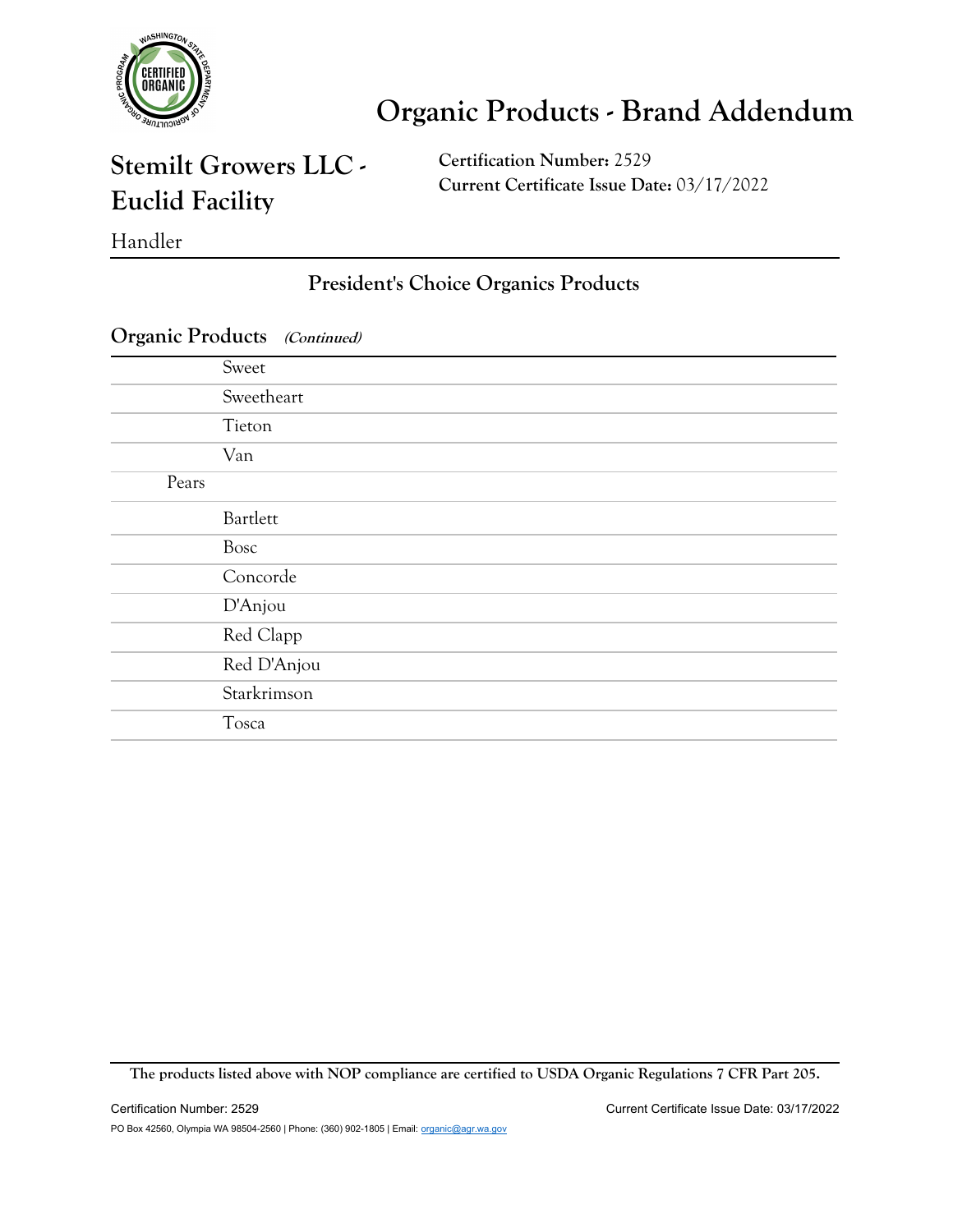

### **Stemilt Growers LLC - Euclid Facility**

**Certification Number:** 2529 **Current Certificate Issue Date:** 03/17/2022

Handler

#### **Simple Truth Organic Products**

#### **Organic Products**

| Fruit    |              |
|----------|--------------|
| Apples   |              |
|          | Fuji         |
|          | Gala         |
|          | Granny Smith |
|          | Honeycrisp   |
|          | Pink Lady    |
| Cherries |              |
|          | Sweet Red    |
| Pears    |              |
|          | Bartlett     |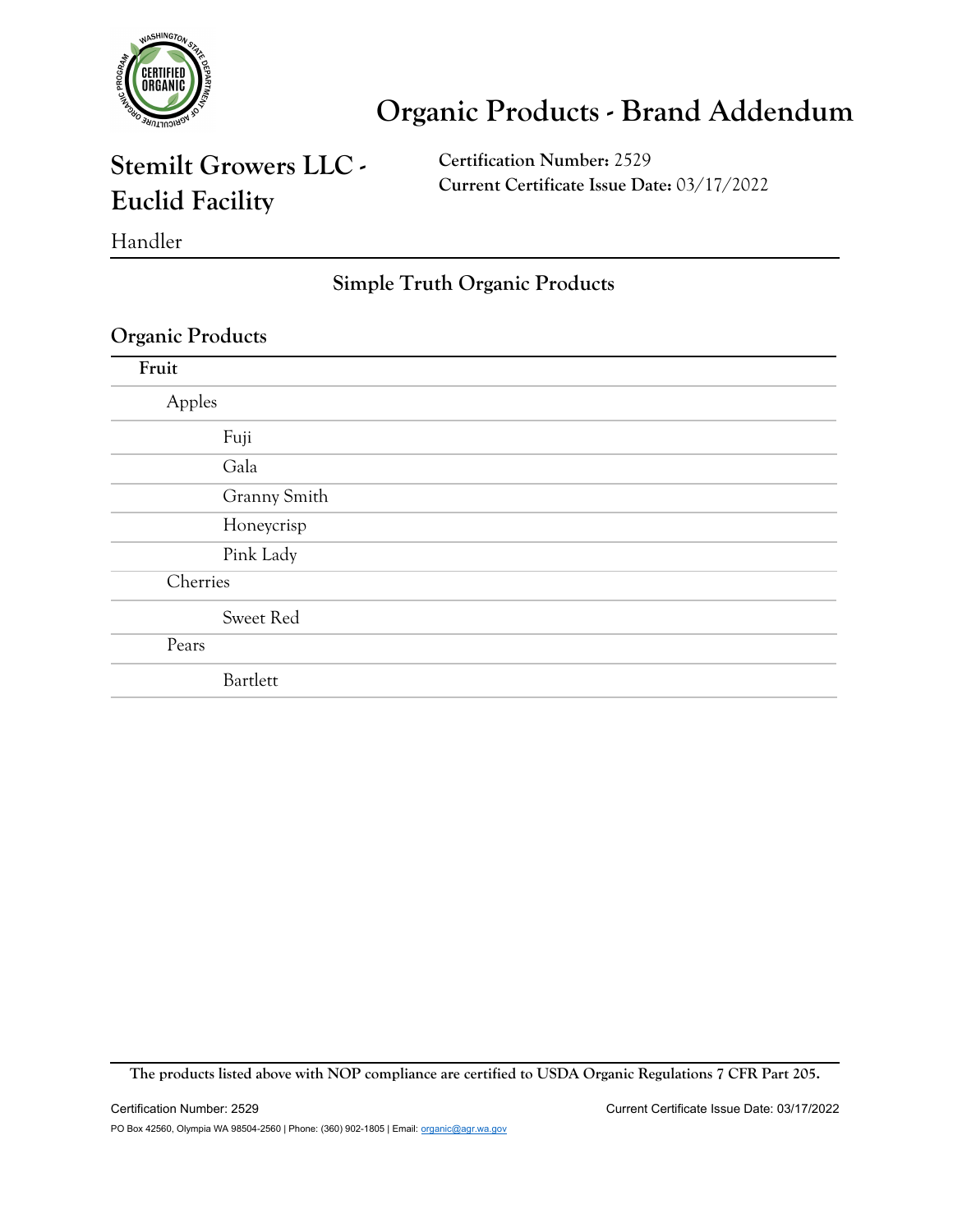

### **Stemilt Growers LLC - Euclid Facility**

**Certification Number:** 2529 **Current Certificate Issue Date:** 03/17/2022

Handler

**Trader Joe's Products**

#### **Organic Products**

| Fruit    |              |
|----------|--------------|
| Apples   |              |
|          | Fuji         |
|          | Gala         |
|          | Granny Smith |
|          | Pink Lady    |
| Cherries |              |
|          | Rainier      |
|          | Sweet        |
| Pears    |              |
|          | Bartlett     |
|          | D'Anjou      |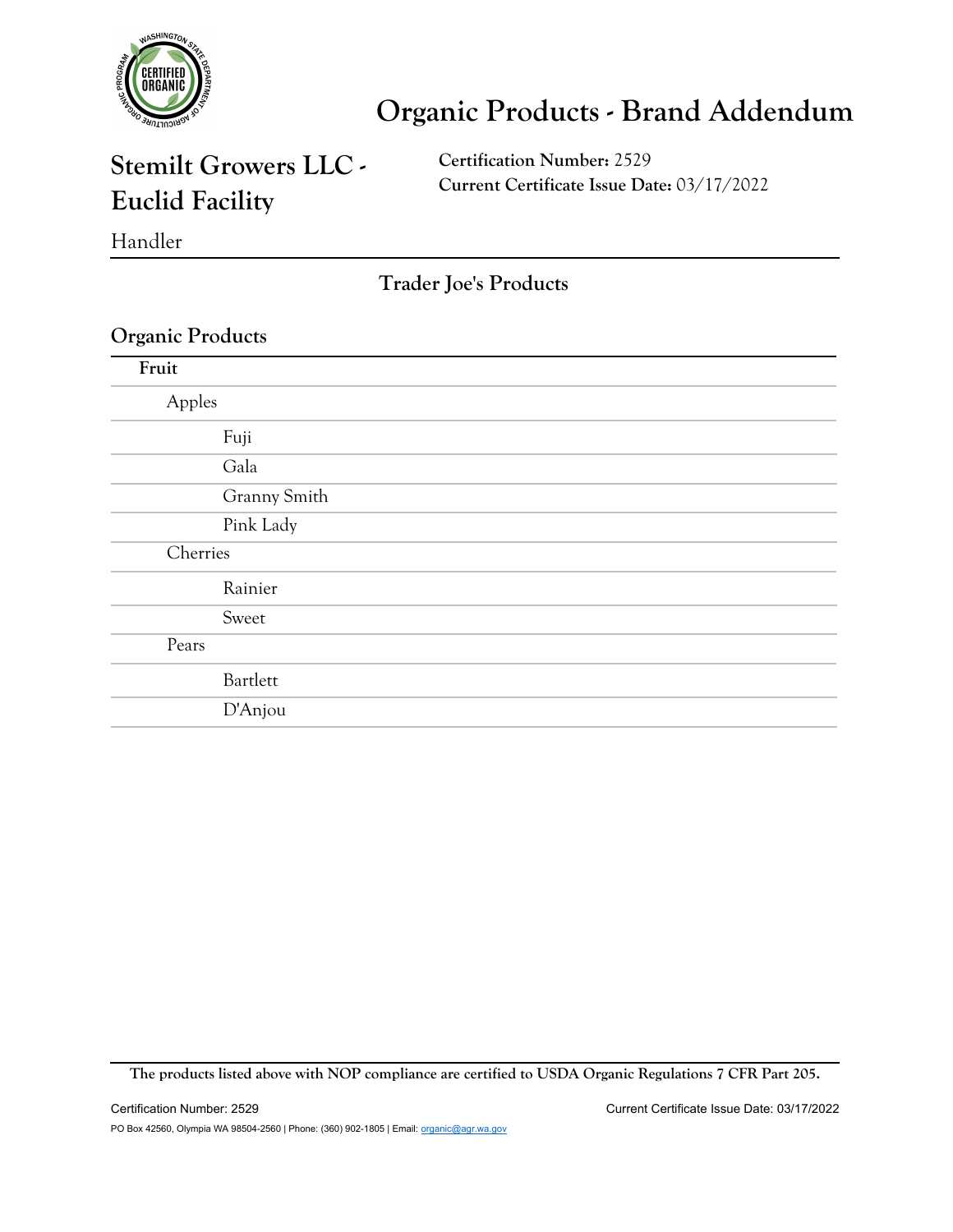

### **Stemilt Growers LLC - Euclid Facility**

**Certification Number:** 2529 **Current Certificate Issue Date:** 03/17/2022

Handler

**True Goodness Products**

#### **Organic Products**

| Fruit  |            |
|--------|------------|
| Apples |            |
| Fuji   |            |
| Gala   |            |
|        | Honeycrisp |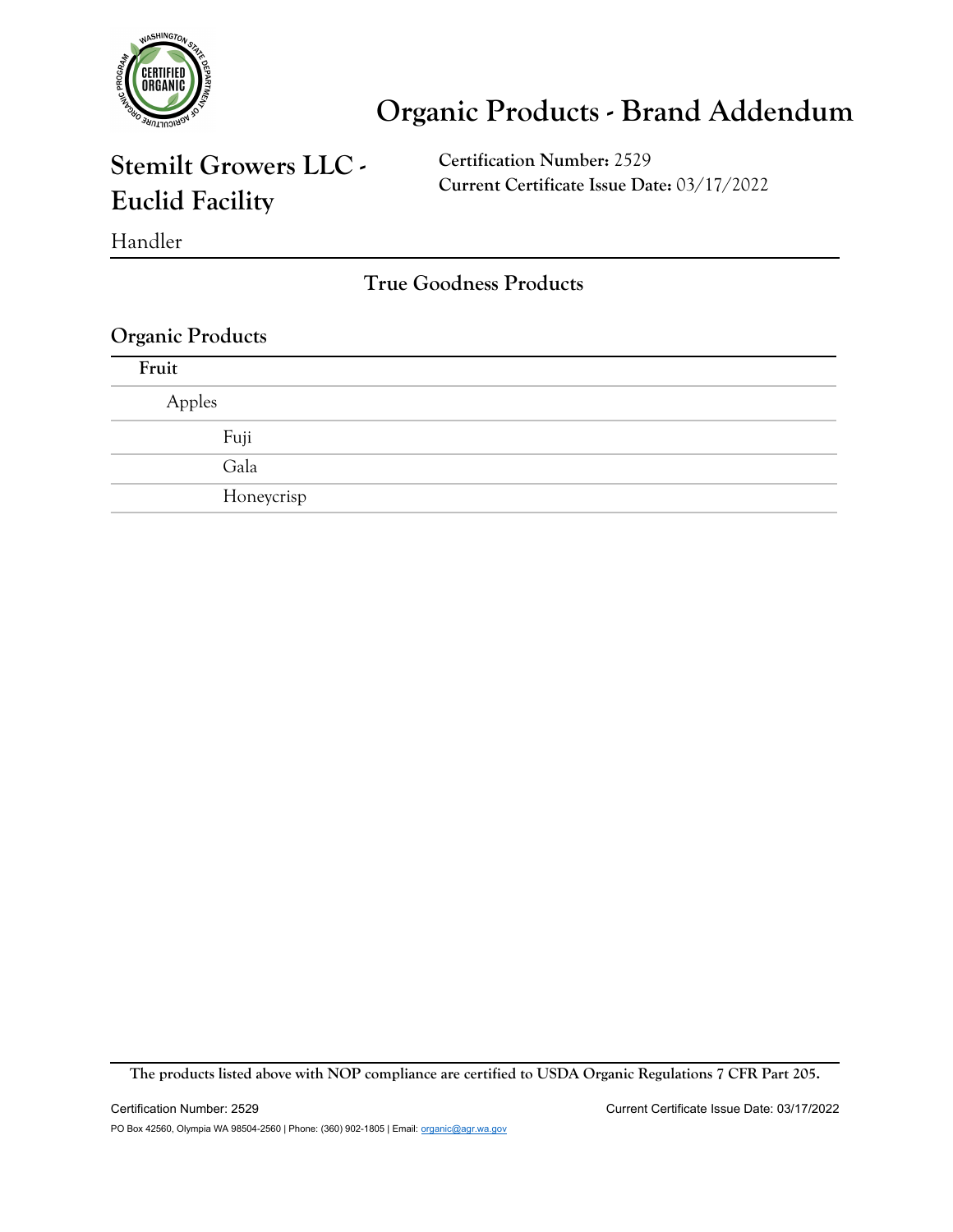

### **Stemilt Growers LLC - Euclid Facility**

**Certification Number:** 2529 **Current Certificate Issue Date:** 03/17/2022

Handler

**Wegmans Organic Products**

#### **Organic Products**

| Fruit  |               |
|--------|---------------|
| Apples |               |
|        | Fuji          |
|        | Gala          |
|        | Granny Smith  |
|        | Honeycrisp    |
|        | Pink Lady     |
|        | Red Delicious |
| Pears  |               |
|        | Bartlett      |
|        | D'Anjou       |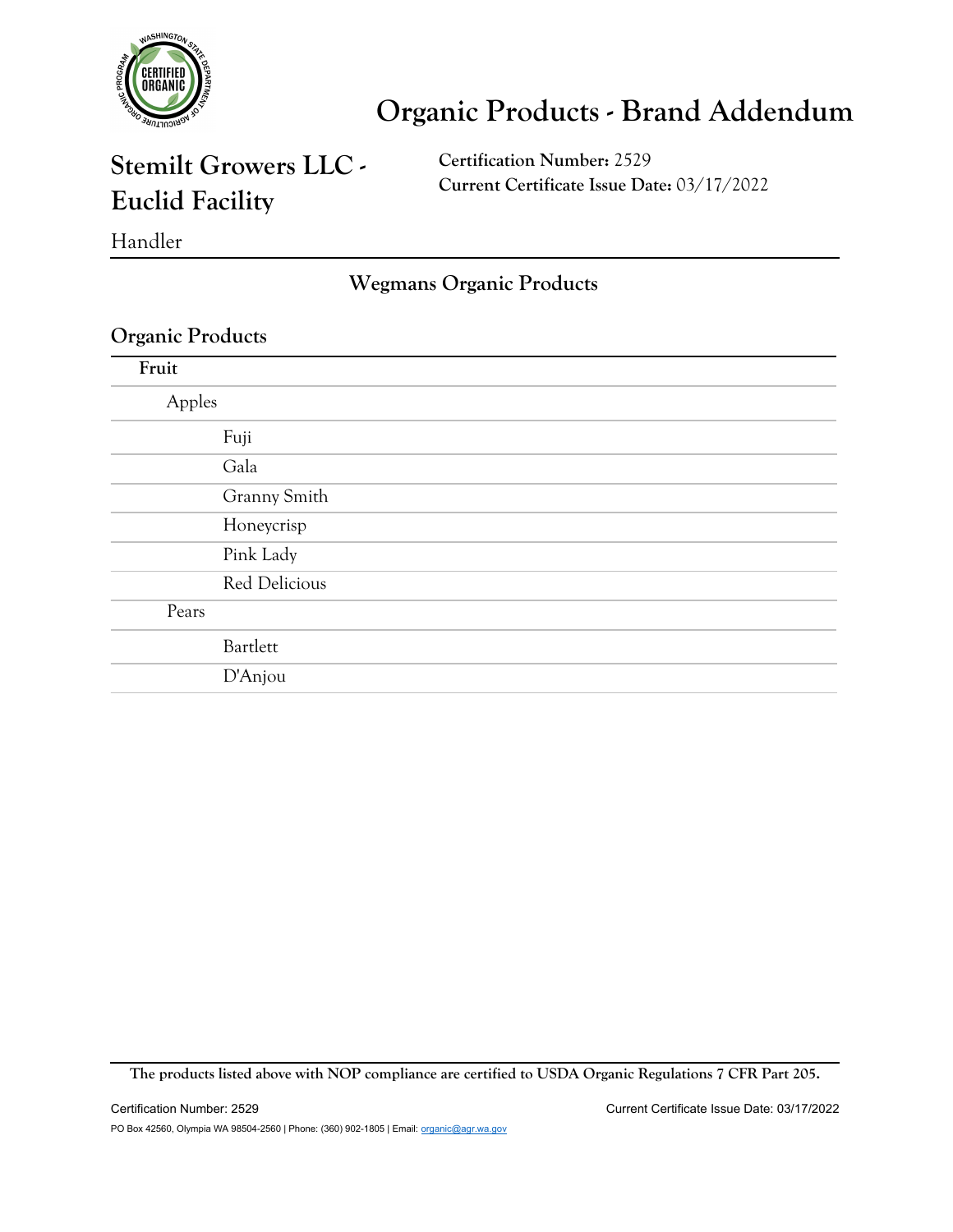

### **Stemilt Growers LLC - Euclid Facility**

**Certification Number:** 2529 **Current Certificate Issue Date:** 03/17/2022

Handler

**Wellsley Farms Products**

#### **Organic Products**

| Fruit  |              |
|--------|--------------|
| Apples |              |
| Fuji   |              |
| Gala   |              |
|        | Granny Smith |
|        | Pink Lady    |